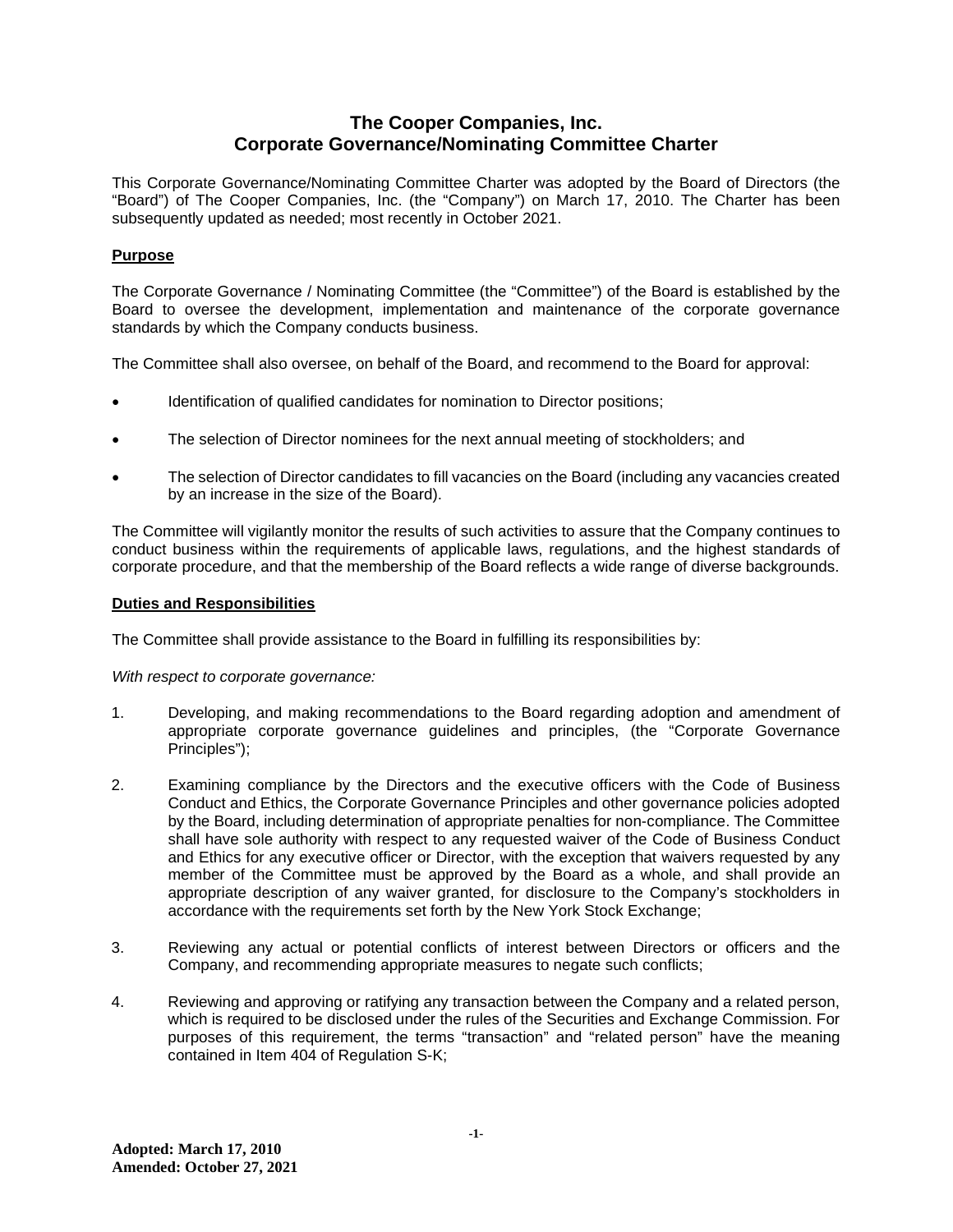- 5. Establishing procedures to encourage officers, employees, and Directors to report violations of corporate governance standards or any illegal, unethical, or unauthorized behavior to the Committee;
- 6. Monitoring and overseeing the Company's strategy, practices and initiatives related to corporate responsibility and sustainability, including environmental, social and governance (ESG) matters, and matters impacting the Company's image and reputation and standing as a responsible corporate citizen;
- 7. Developing and recommending to the Board a continuing education policy for Directors, reviewing the policy annually and recommending any specific learning activities to further improve Board effectiveness;
- 8. Reviewing compliance with non-employee Director stock ownership and retention requirements annually and recommending to the Board any proposed changes to such requirements; and
- 9. Retaining (with sole authority to do so) appropriate consultants to assist the Committee with evaluations of corporate governance standards and practices.

## *With respect to the Board and Committees of the Board:*

- 1. Establishing standards for independence of Board members in compliance with the standards set forth by the Securities Exchange Commission and the New York Stock Exchange;
- 2. Recommending to the Board the membership composition, function and size of the Board and its Committees, and examining and recommending termination of individual Committee members to the Board as necessary (in accordance with the Company's Bylaws, Corporate Governance Principles, and this Charter and the Charters of the Company's other Committees) for cause or other appropriate reasons;
- 3. Reviewing proposed changes to the Company's charter or by-laws, and discussing and making recommendations to the Board regarding the appropriateness of protective provisions and other corporate governance related provisions in the Company's organizational documents;
- 4. Reviewing proposed changes to the Board committee charters and, at least annually, reviewing all Board committee charters for appropriateness and making recommendations to the Board and committees for revisions as necessary;
- 5. Overseeing, by providing criteria for and implementing the process of, the Board's annual review of its performance (including its composition and organization) and performance of Management;
- 6. Overseeing Director evaluation standards as well as Board refreshment and succession planning; and
- 7. Unless the Board has established an alternative committee pursuant to the Company's Corporate Governance Principles, deliberating and recommending to the Board whether to accept or not accept any previously tendered resignation of Directors who fail to receive the required vote for election or re-election or whether other action should be taken with respect to such Directors, in accordance with the Company's Corporate Governance Principles.

*With respect to the identification and nomination of director candidates:*

1. Developing the Company's overall philosophy in selection of Director nominees;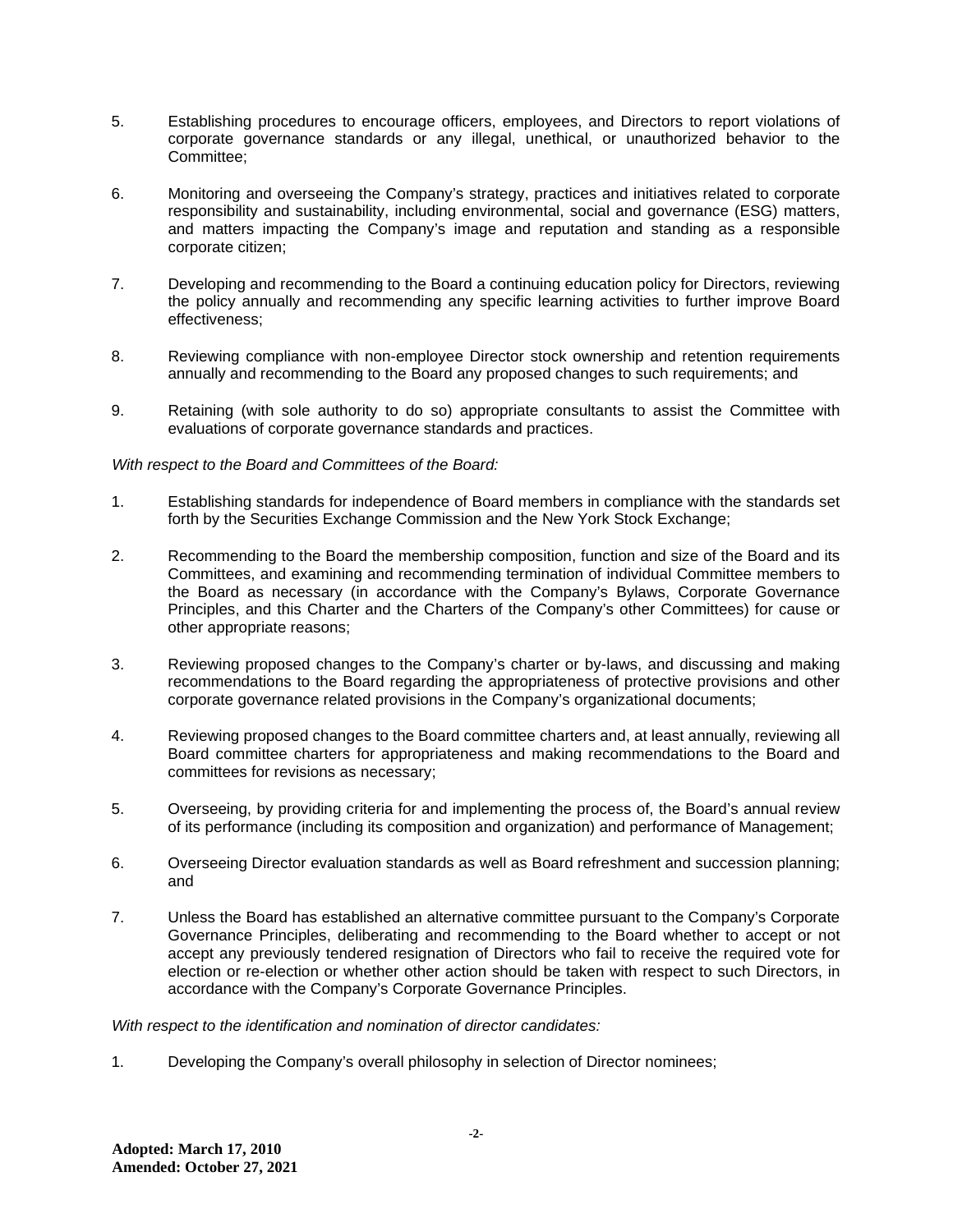- 2. Developing appropriate criteria for new Company Directors in light of independence requirements and in relation to business and developmental goals, including desirable educational or employment background, expertise or special knowledge (with reference to experience complementary to other nominees and special skills related to expected business trends), industry experience, corporate affiliations, and diversity of backgrounds, including but not limited to diversity of gender and race;
- 3. Examining means to enhance the quality and independence of Director nominees and monitoring compliance with Board and Committee membership criteria;
- 4. Recommending to the Board, in compliance with the selection criteria as determined by the Committee in accordance with this Charter, nominees for election as Directors at the annual meeting of stockholders or for any vacancies on the Board (including any vacancies created by an increase in the size of the Board); *provided, however*, that if the Company is legally required by contract or otherwise to provide third parties with the ability to nominate Directors (for example, preferred stock rights to elect Directors upon a dividend default, stockholder agreements, and management agreements), then the selection and nomination of such Directors need not be subject to this process;
- 5. Determining the necessity or desirability of retaining a search firm for identification of Director candidates. The Committee will have sole authority to retain or terminate any search firm it considers necessary to the identification and recommendation of candidates, and shall have sole authority to approve the terms of retention and fees paid to such firm; and

In addition to these responsibilities, the Committee shall perform such other activities and make such other recommendations to the Board on such matters, within the scope of its functions and consistent with this Charter, as may come to its attention and which in its discretion warrant review, consideration or approval by the Board.

The Committee will conduct a review and reassessment of this Charter at least annually and will submit any recommended changes to the Board for its consideration. The Committee will evaluate its own performance on an annual basis, including its compliance with this Charter, and will provide any written material with respect to such evaluation to the Board, including any recommendations for changes in procedures or policies governing the Committee. The Committee shall conduct such evaluation and review in such manner as it deems appropriate.

The Chair of the Committee shall report to the Board following meetings of the Committee and as otherwise requested by the Chairman of the Board.

#### **Composition and Meetings**

- The Committee will be comprised of at least three independent Directors as determined by the Board, all of whom shall satisfy the independence requirements of the New York Stock Exchange and all the applicable rules and regulations promulgated by the Securities and Exchange Commission.
- The members of the Committee will be appointed annually by the Board, taking into consideration the recommendation of the Committee, if any. Committee members may be removed from the Committee, with or without cause, by the Board taking into consideration any recommendation of the Committee.
- The Committee will elect a Committee Member to act in a leadership (Chair) capacity to ensure administrative efficiency and proper Committee processes and functioning.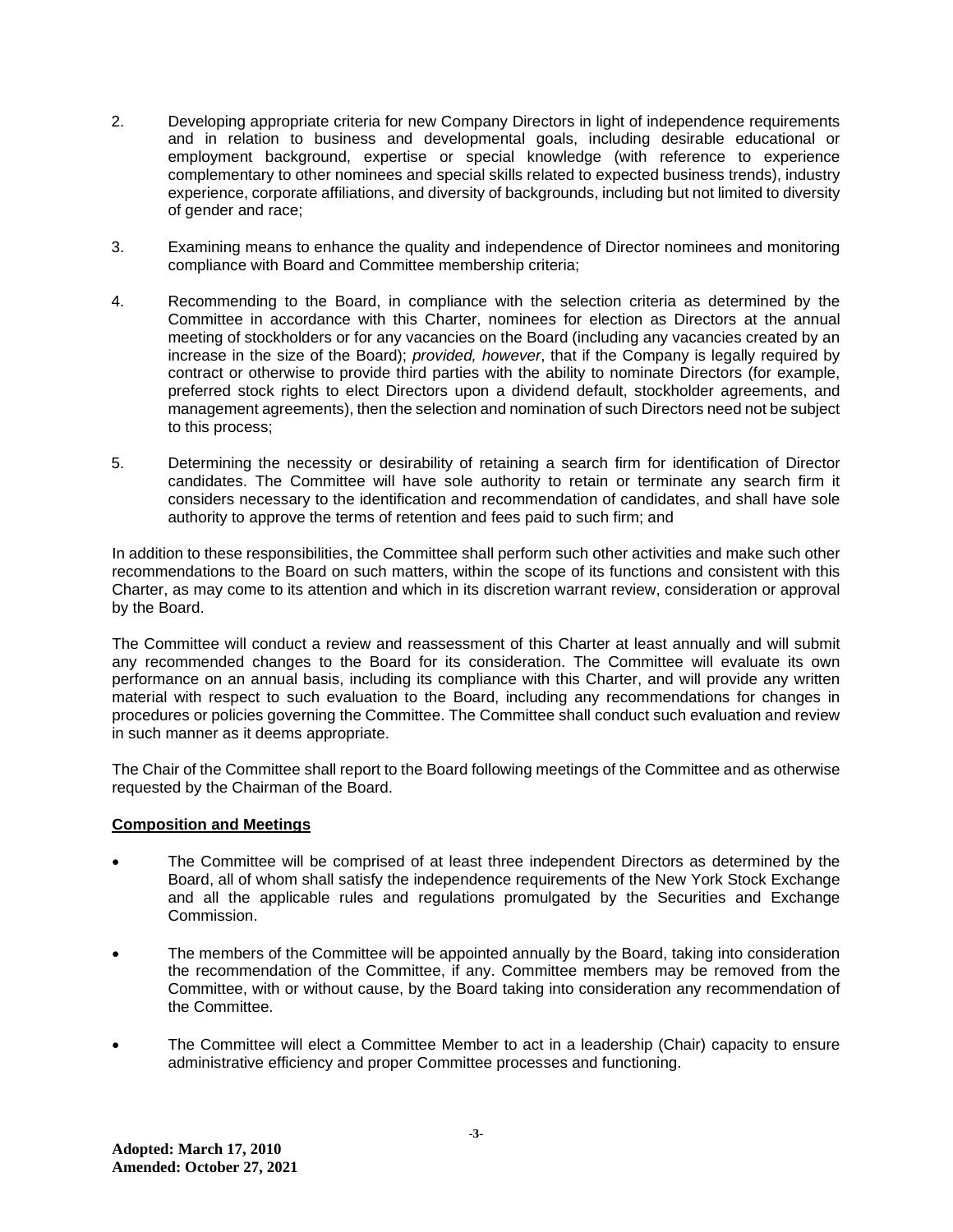- The Chair (or in his absence, a member designated by the Chair) will preside at all meetings of the Committee.
- The presence of two members will constitute a quorum; a majority of the members present at any meeting at which a quorum is present may act on behalf of the Committee.
- The Committee may delegate to sub-committees, comprised solely of members of the Committee, any task within the Committee's authority.
- The Committee will act proactively in establishing its own goals, agendas, and planned meeting dates.
- The Committee will meet at such times as had previously been scheduled or determined by its Chair or upon the request of any two of its members.
- The Committee will keep a record of its meetings and report to the Board as appropriate.
- The Committee may meet by telephone or video conference and may take action by written consent.
- The Committee will prepare required and/or requested reports for the Board of Directors.

#### **Disclosure of Charter and Corporate Governance Principles**

This Charter and the Corporate Governance Principles shall be made available on the Company's website at *[http://www.coopercos.com](http://www.coopercos.com/)* and to any stockholder who otherwise requests a copy. The Company's Proxy Statement and Annual Report to Stockholders shall state the foregoing.

#### **Factors for Consideration Regarding Nominee Qualifications**

These factors represent points that the Nominating Committee and the Board of Directors consider to be important in considering the qualifications of a nominee for election to the Board. These factors are not binding requirements. Nominees are recommended to the Board at the discretion of the Committee, based on the Committee's obligation to present a slate of nominees whose qualifications align with the business and financial goals of the Company, address the skill needs of the Company, and will keep the Board within the requirements of current corporate governance rules and regulations.

#### **Background and Experience**

- Does the Nominee exhibit strong personal integrity, character and ethics?
- Has the Nominee demonstrated a commitment to ethical business and accounting practices?
- Does the Nominee exhibit an understanding of and commitment to good governance practices?
- Does the Nominee demonstrate a solid understanding of the fiduciary duties expected of a Director?
- Does the Nominee have at least 20 years of business or professional experience?
- Does the Nominee have appropriate educational background?
- What industry is the Nominee currently employed in and what industries has the Nominee been employed with in the past?